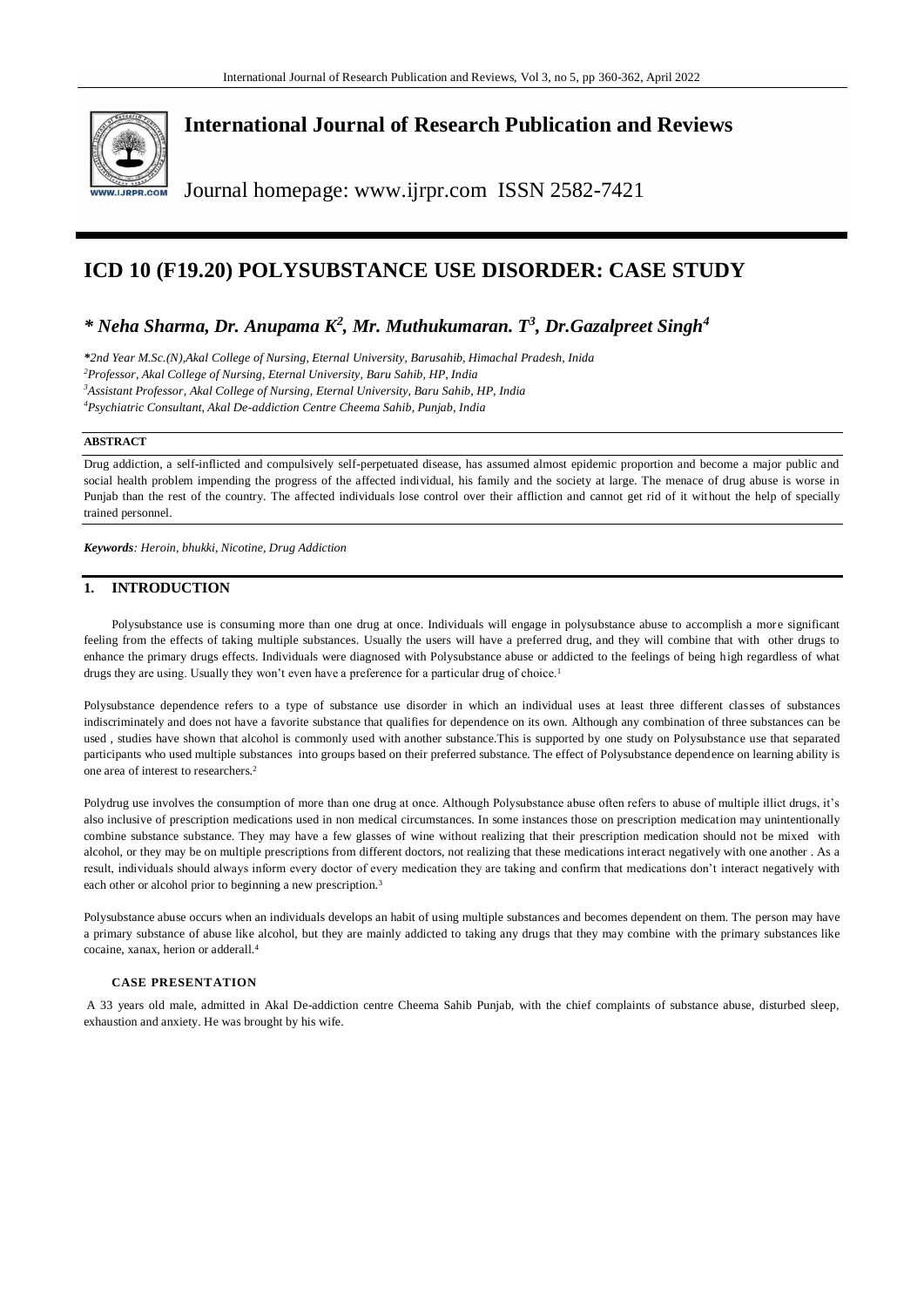## **PRESENT HISTORY OF SUBSTANCE ABUSE:**

| <b>Substance</b> | Amount         | Frequency | <b>Duration</b> |
|------------------|----------------|-----------|-----------------|
|                  |                |           |                 |
| Heroin           | $0.5$ mg       | 2-3 times | 6 months        |
| Nicotine         | $5 \text{ gm}$ | 5 times   | 6 years         |
| Bhukki           | 30 gm          | 2 times   | 6 years         |

**PAST HISTORY OF SUBSTANCE ABUSE:** No significant history of any substance use in patient.

#### **GENERAL EXAMINATION:**

Weight-54kg.

Height- 178cm

BMI-17.04

#### **BACKGROUND INFORMATION:**

Family History: Patient is having joint family. No significant history any medical illness is present in family. Significant history of substance use is present in father ( opioid dependence) and brother ( alcohol, opioid, and nicotine dependence).

**Educational History:** Patient is educated upto higher secondary with average marks.

**Occupational History:** Patient is farmer and hold his own land ( 4 killas).

**Sexual History:** Patient denies any pre marital sex and reports satisfactory sexual relationship with his wife.

#### **Special Investigation:**

HB- 10.0gm/dl

RBS- 90mg/dl

S. Cholesterol-199 MG/DL.

VLDL Cholesterol-36.2

S. Billirubin ( Conj.)- 0.57 mg/dl

#### **Urine drug screen test- MOP- COT Reactive**

#### **TREATMENT:**

Patient is undergoing both pharmacological and psychological interventions.

#### **Pharmacological Treatment:**

Tab. Denock N- 2.5mg SL , 1-1-0

Tab. Clonazepam – 0.5 mg PO, 1-0-2

Tab. Zoline -50mg, PO, 1-0-0

Tab. Neurobion forte PO , 1-1-1

## **Psychotherapy:**